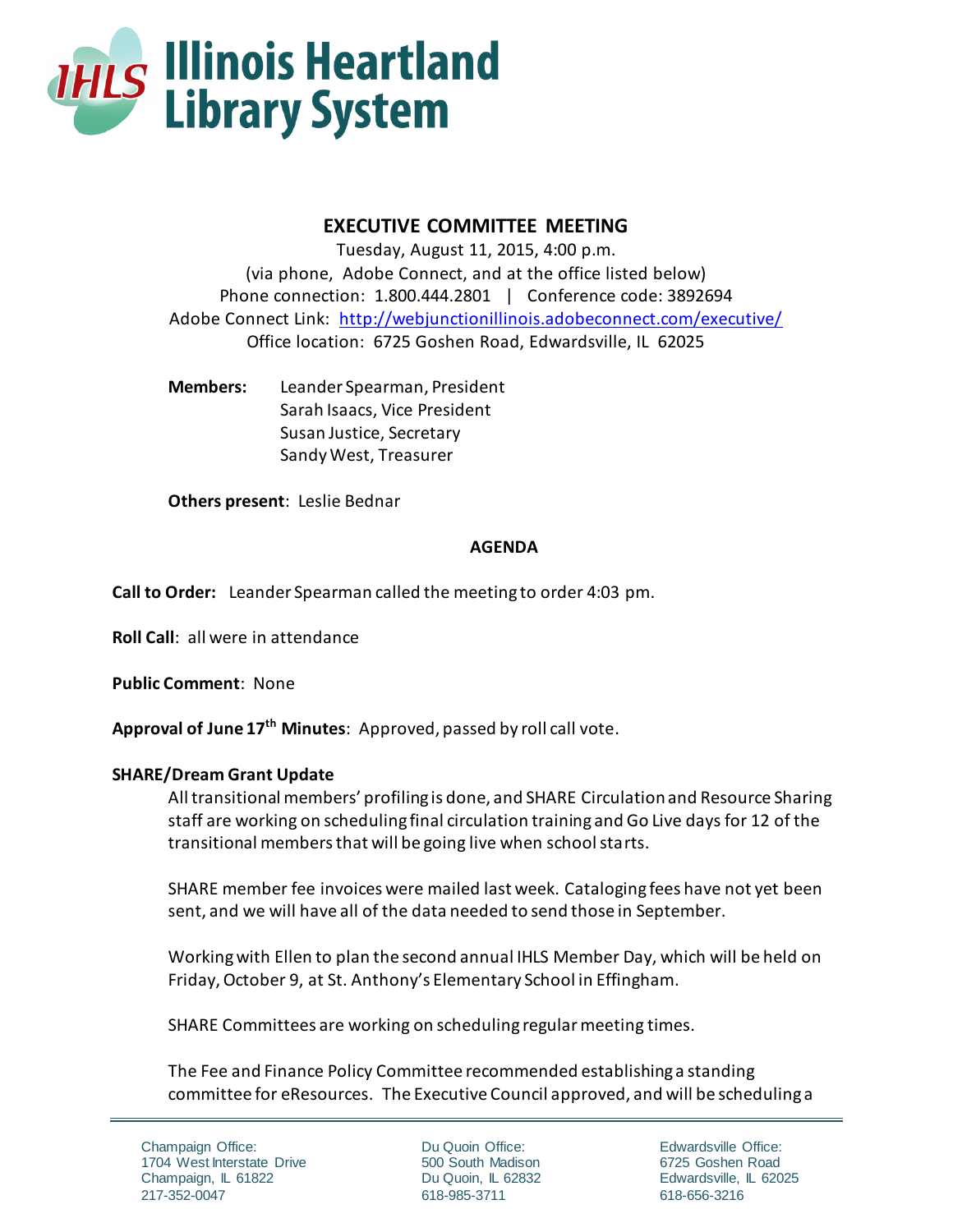

meeting of the membership to discuss adding the committee, and then a membership vote will take place electronically.

# **Administrative Updates**

## **Operations:**

- Visited 2 libraries, and rode route with our one full time driver, Jerry Mortenson.
- Conference call with ISL and RAILS to address the Community Delivery Partnerships.

## **IT:**

- Ellen Popit and Troy Brown have been participating in a small working group that includes RAILS, ISL, and IHLS for the purpose of using the information and data that the IDOR has on taxing districts to give us up-to-date information on public and school library boundaries. The map allows multiple overlays to be chosen so the user can see where boundaries overlap or where potential new service areas may exist. This initial phase has been to find large errors in the data. The IHLS area is pretty accurate based on our spot tests. The next phase will be to have 10 libraries from IHLS log in and start using the map.
- Working to restructure the IHLS web site and make it more mobile friendly as well as cleaning up a lot of the pages.

# **Facilities:**

- Champaign: roof has temporary fix.
- Du Quoin: one air quality test came back with no concerns. We are working on a solution to move the machines in IMSA to a temporary location until the roof is fixed in 3 weeks.
- Edwardsville: parking lot striping is to begin this weekend.

# **Grants / Membership:**

- Nine site visits scheduled during the next two weeks. All are new public library directors with the exception of the new director at the Madison County Law Library. Have tried to be sensitive to the thread within the exchange regarding libraries needing to be kept abreast of legal matters, so I've added a copy of Phil's "Days and Dates" to the packet as well as a "Save the Date" type of handout for significant upcoming events (Member Day, Per Cap deadline, etc.)
- Working on a Mailing to Regional Superintendents asking them to spread the word about SHARE, Member Day and the very early deadline for School Per Capita Grants. We cover school districts in seventeen regional offices.
- $\bullet$  After participating in the August 3<sup>rd</sup> V-tell regarding member library responsibilities, I

Du Quoin Office: 500 South Madison Du Quoin, IL 62832 618-985-3711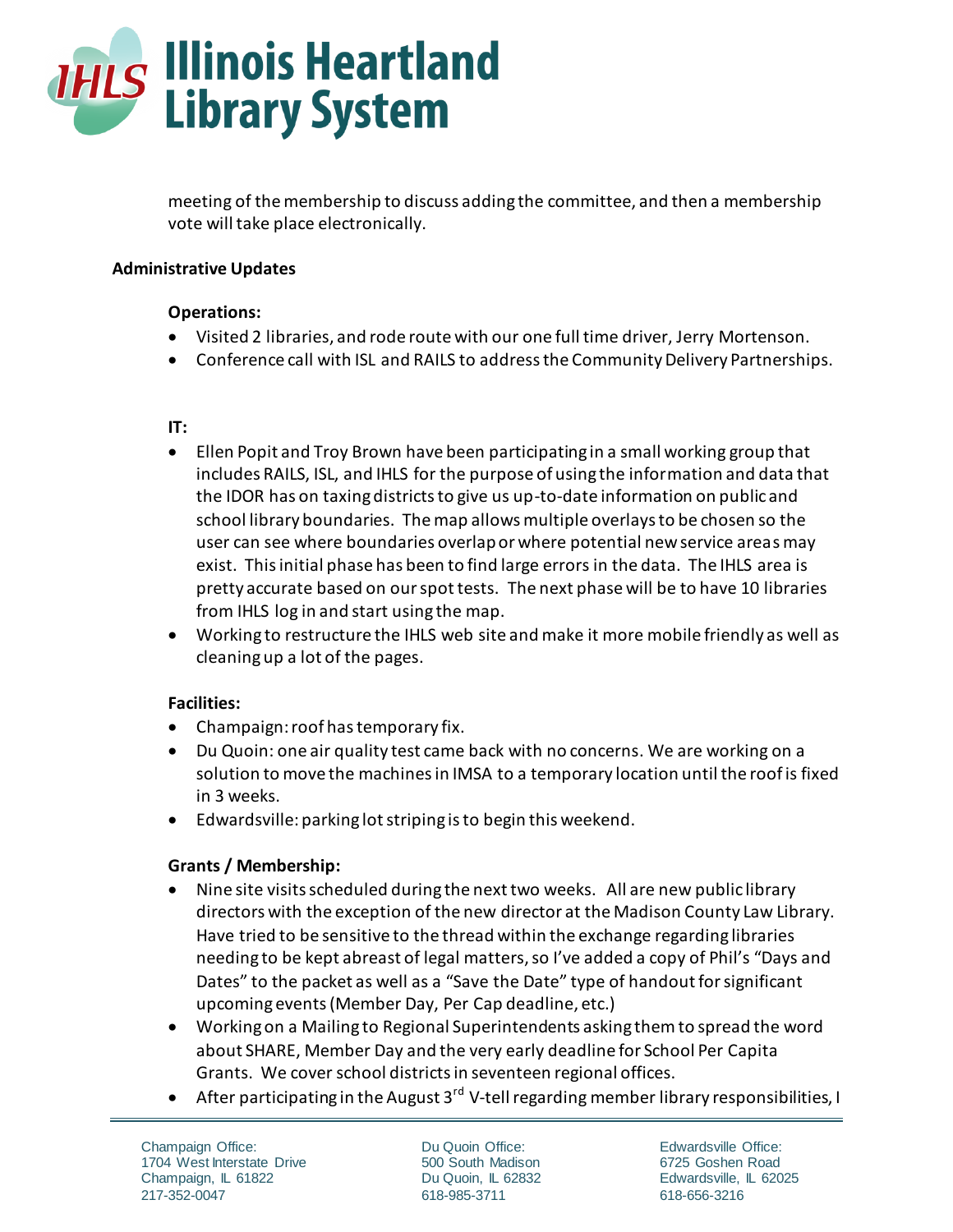

believe there will be lots of directed opportunities for member engagement. Calls have already been scheduled to discuss completion of the Edge Assessment (A little over half of IHLS libraries have completed this) and provision of training to nonmember prison libraries. Additionally ISL has asked that we make site visits to nine libraries that have answered certification questions inconsistently and a conference call is scheduled for later this month to discuss how ILL compliance will be interpreted in the upcoming certification.

## **Staffing**

- Verifying/updating 7/1 health changes (billing vs. payroll deduction)
- Health savings accounts began 8/1, (employees' received their medical debit cards, first payroll deduction this check)
- Scheduled 17 staff for Communication Skills for Women workshop
- Scheduled 30 staff for personality (COLORS) workshop via the university. Edwardsville 8/28, CH/DQ dates TBD but real soon; seeking a facilitator.
- Attended ILA Orientation, (Cultural Awareness of Racial Diversity- committee member)
- Attended BCALA, Black Caucus of American Library Association (National Conference of African American Librarians)
- Drafting accounting clerk job description for finance position, eta 8/12, CFO will have to customize for department need. Upon receipt HR will recruit.

# **Opening Meetings Act:** None

### **Committee Updates**

- a. Membership and Policy
- b. Finance
- c. Personnel
- d. Facilities and Operations
- e. Long Range Planning will be considered at tomorrow's meeting.
- f. Nominating will meet August 17 to consider recommendation for open school library position

### **Unfinished Business**

RAILS Membership Standards Process – attended/spoke at last RAILS membership meeting regarding IHLS current position.

### **New Business:**

Champaign Office: 1704 West Interstate Drive Champaign, IL 61822 217-352-0047

Du Quoin Office: 500 South Madison Du Quoin, IL 62832 618-985-3711